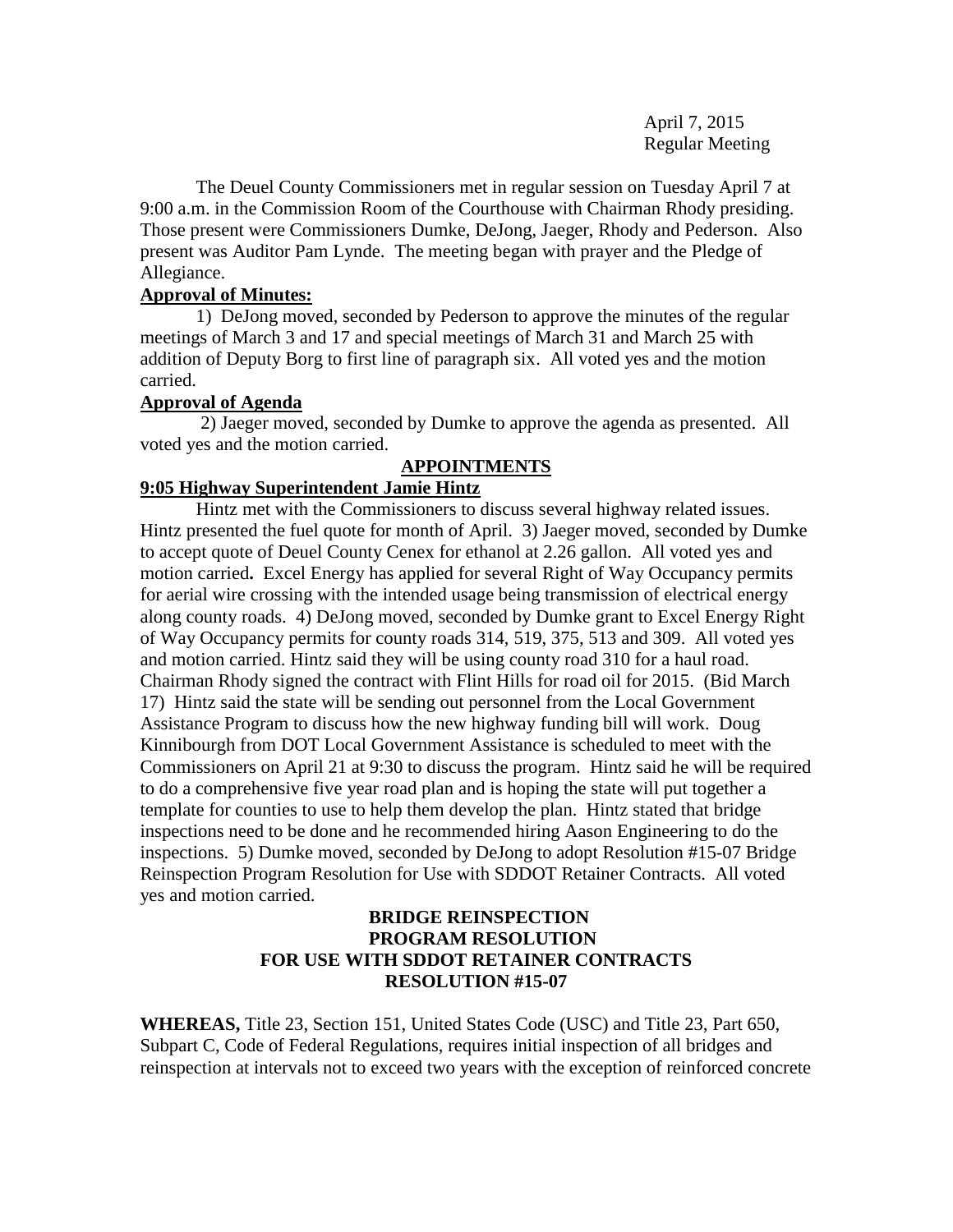box culverts that meet specific criteria. These culverts are reinspected at intervals not to exceed four years.

**THEREFORE,** Deuel County is desirous of participating in the Bridge Inspection Program using Bridge Replacement funds.

The County requests SDDOT to hire Aason Engineering (Consulting Engineers) for the inspection work. SDDOT will secure federal approvals, make payments to the Consulting Engineer for inspection services rendered, and bill the County for 20% of the cost. The County will be responsible for the required 20% matching funds.

Dated this 7th day of April, 2015, at Clear Lake, South Dakota.

Board of County Commissioners Of Deuel County

ATTEST:

Pam L. Lynde Steven Rhody County Auditor Chairman of the Board **9:30 Lowe Township Board**

Members of the Lowe Township Board met with the Commissioners to discuss a road problem. Charles Meyer, Gary Magedanz and Allen Brandenburger said a cement box culvert needs to be replaced between 482<sup>nd</sup> Ave and 167<sup>th</sup> St northeast of county road #310. They said the floor is deteriorating and if it was a bridge it would be closed. They also thought if a four or five foot culvert and spillway were put in it should take the excess. They asked the county for help in repairing this area. Commissioners said that townships do have the optout or new road levy as an option to raise additional funds for road and bridge repairs. Highway Superintendent Hintz will look into the request. **9:45 Director of Equalization Donna Rhody**

Director of Equalization Donna Rhody met with the Commissioners to discuss the proposed assessments for 2015 as required by SDCL 10. She has not received the factors for AG and NA from the State Dept. of Revenue. County Boards will begin April 14. **10:00 Community Health Nurse Tammy Baer and Allison Nelson**

Health Nurse Tammy Baer met with the Commissioners and gave a quarterly update of the Health Nurse Office activities. Baer stated that WIC numbers are at 42 and do fluctuate somewhat; flu shots given to date were just under 1000. Nelson presented the preliminary budget sheet as of fiscal year end of June 30. They asked for the county to consider increasing the county portion of the funding package. 6) Jaeger moved, seconded by Pederson to raise contract by 1.5% CPI, for 2016 budget (31,494). All voted yes and motion carried.

**10:30 Gary Legion –rescheduled to April 21 meeting**

## **10:45 Treasurer Mary Korth/Deputy Bruce Kittelson-Abandoned Mobile Homes & Taxes/ Tax Certificate**

Korth and Kittelson met with the Commissioners to discuss the uncollected Distress Warrants on abandoned mobile homes and what should be done about them.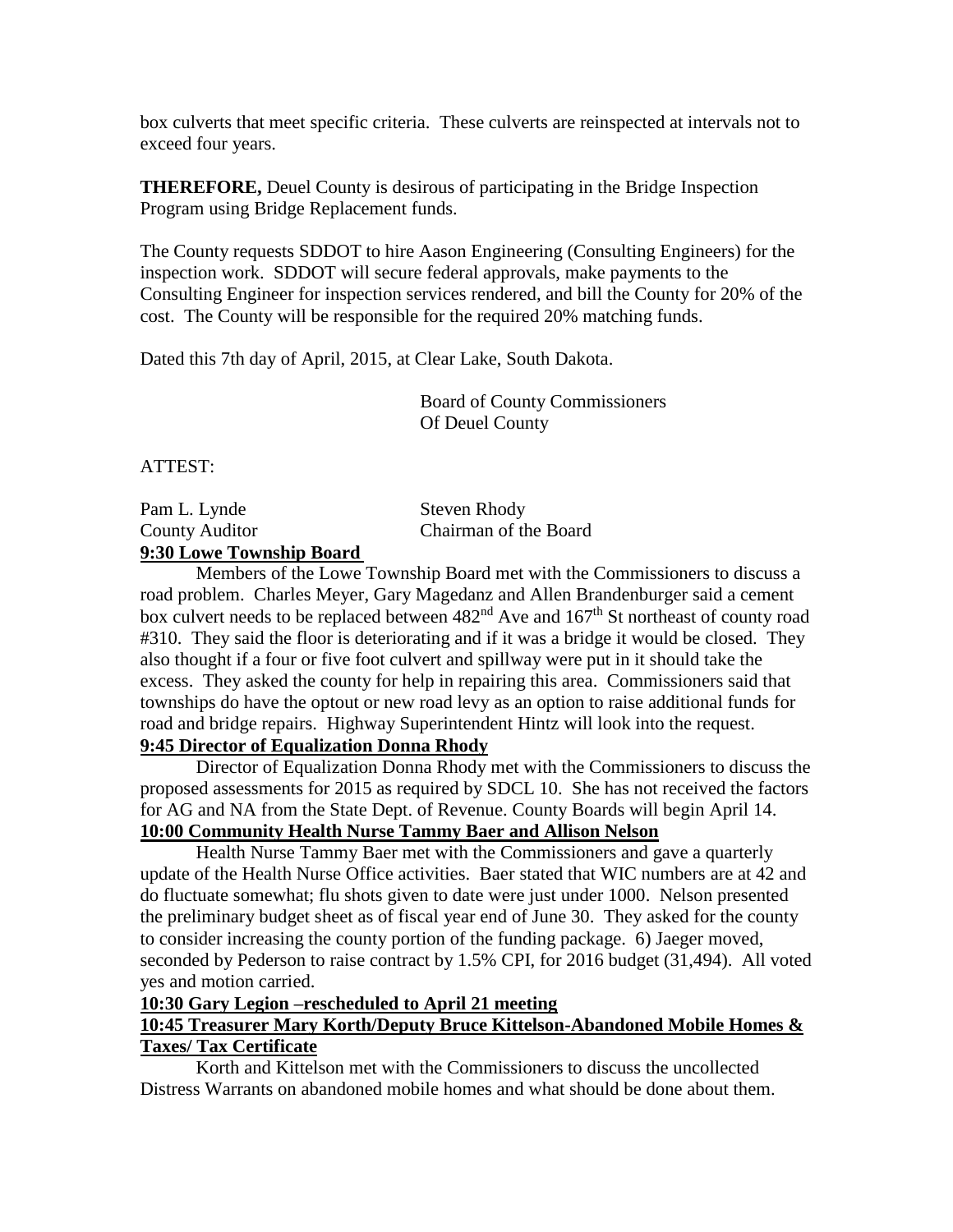Korth stated the Mobile Home taxes are uncollectible and homes are not livable. 7) Jaeger moved, seconded by Dumke to place record numbers 5138, 5836 and 5175 on uncollectible list, take off the tax rolls and abate all taxes on these parcels, (2013, 2014 and 2015). All voted yes and the motion carried. Korth also asked that tax deed certificate #39 from 2014 for an individual qualifying for the Elderly and Disabled program, parcel #4544 with legal description of Lot 8 Blk 8, 2<sup>nd</sup> RR add., town of Gary, Deuel County SD be released in order to redeem the certificate as soon as full payment is made for what is now due. 8) Dumke moved, seconded by Pederson to include tax sale certificate #39 as part of the prior abatement of taxes that qualify on parcel #4544. All voted yes and the motion carried.

#### **11:15 Drainage Board**

9) Dumke moved, seconded by DeJong to adjourn as County Commission and reconvene as the Drainage Board. All voted yes and motion carried. Dean Ramlo presented an application to drain on the N1/2NE1/4 21-113-47 with the water flowing north to a natural drainway and will be connecting with the Chris Nelson project. He stated they will be crossing the township road on 193rd and got permission from the township to do so; they are using five and six inch tile sizes. He had secured the sign off of adjoining landowners and Scandinavia Township as they will be boring under the township road or out letting under the road. He had the wetland determination on the above described property. 10) Dumke moved, seconded by Pederson to approve and issue drainage permit #D15-04 to Dean Ramlo on the above described property. All voted yes and the motion carried.

### **11:30 Drainage**

Chris Nelson on behalf of landowner Judeen Johnson and John Hindbjorden presented an application to drain on the SW1/4SE1/4 16-113-47 and NE1/4SE1/4 of 16- 113-47 with the water flowing north to northwest into slough. He stated they will be using five, six and eight inch tile sizes. He had secured the sign off of adjoining landowner and had the wetland determination on the above described property. 11) DeJong moved, seconded by Rhody to approve and issue drainage permit #D15-03 to Chris Nelson for landowners Judeen Johnson and John Hindbjorden on the above described property. All voted yes and the motion carried.

## **11:45 Drainage**

Darwin Hunt presented an application to drain on the NW1/4 25-116-48 with the water flowing to the west northwest to a slough on Darwin's land. He stated they will be using six inch tile. He had secured the sign off of adjoining landowner and had the wetland determination on the above described property. 12) Pederson moved, seconded by Dumke to approve and issue drainage permit #D15-05 to Darwin Hunt on the above described property. All voted yes and the motion carried.

## **12:00 Drainage**

William Kingslien on behalf of landowner Margaret Uckert presented three applications to drain in Havana Township. The first application was to drain on the NW1/4 of 30-115-49 with the water flowing south to a natural waterway. He stated they will be using six and four inch tile lines. He said they will be draining onto his land or Margaret's land and draining through the culvert and onto his land. He had secured the wetland determination from the NRCS on the above described property. 13) Jaeger moved, seconded by DeJong to approve and issue drainage permit #D15-06 to William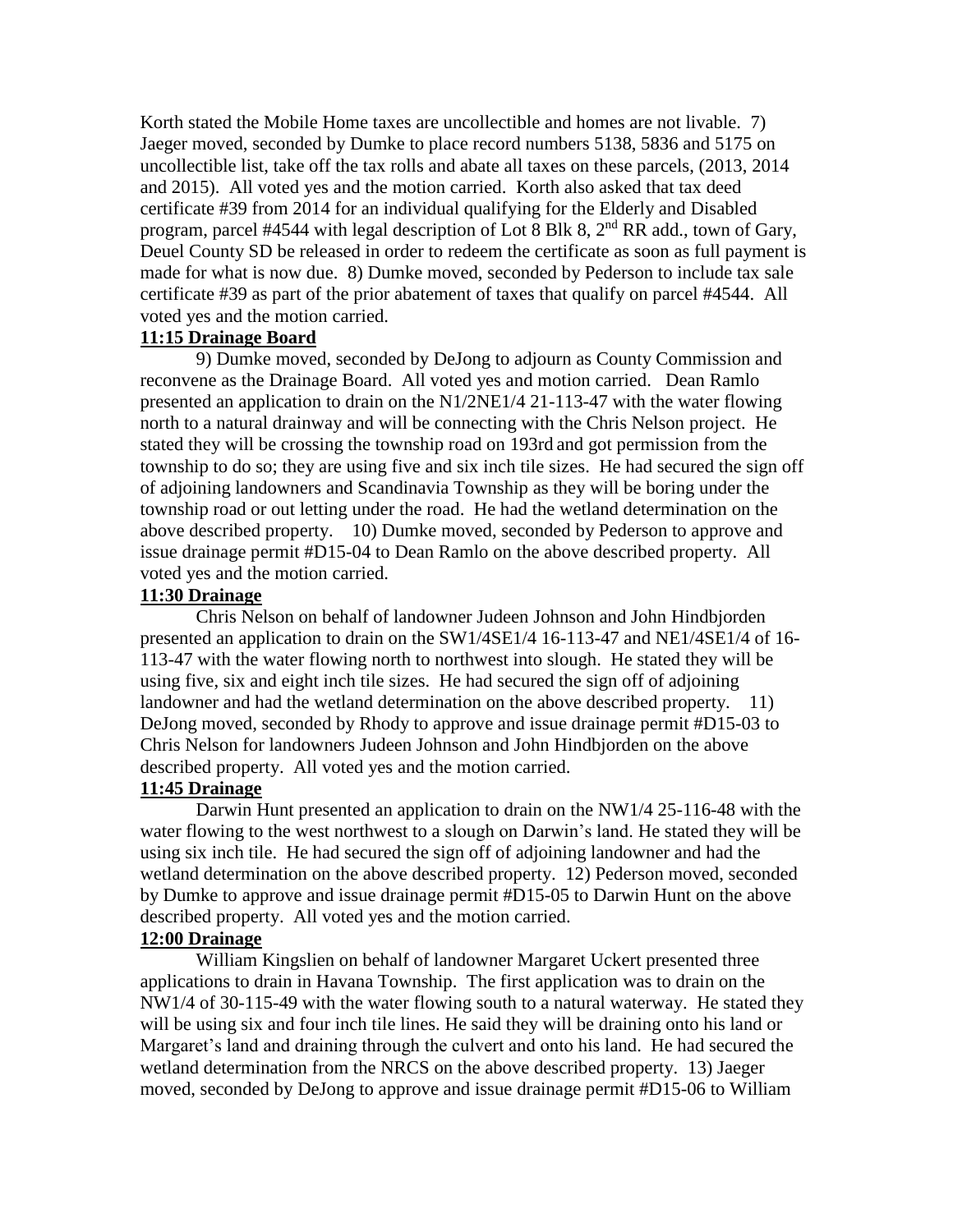Kingslien/Margaret Uckert on the above described property. All voted yes and the motion carried.

The second application was to place drainage tile on the SE1/4 of 17-115-49 with the water flowing to the south into a natural waterway. He said they will be using eight and four inch tile lines and will drain onto their own land and is all new tile; and had secured the wetland determination from the NRCS on the property. He had not secured the sign off of adjoining landowner. No action was taken on the permit request until the signature is obtained.

The final application on behalf of Margaret Uckert was to place drainage tile on the N1/2 of` 23-115-50 with the water flowing south to a natural drainway on their own land. They will be using six and four inch tile lies and had the wetland determination from the NRCS on the property. 14) Pederson moved, seconded by Jaeger to approve and issue drainage permit #D15-08 to William Kingslien/Margaret Uckert on the above described property. All voted yes and the motion carried.

#### **12:15 Drainage**

Joe Uckert on behalf of landowner Agnes Uckert Trust presented an application to drain on the E1/2SE1/4 17-115-49 in Clear Lake Township with the water flowing east to a natural waterway and outlet along the township road. He stated they will be using four, five, six and eight inch tile lines. He had secured the sign off of adjoining landowner and the township to run tile through the road and had the wetland determination from the NRCS on the above described property. 15) Jaeger moved, seconded by Dumke to approve and issue drainage permit #D15-09 to Joe Uckert/Agnes Uckert Trust on the above described property. All voted yes and the motion carried. 16) Dumke moved, seconded by DeJong to adjourn as Drainage Board and reconvene as County Commission. All voted yes and the motion carried.

## **12:30 Cory Borg-Quote 911 Center Radios Upgrade/Dispatch Personnel**

Borg met with the Commissioners and presented a quote from Milbank Communications for upgrade to radio system. Analog radio system for paging Fire/Amb with RIOP hardware \$12,061.39 mounted at ITC tower; Digital Radio system for Deuel Law BU and Community BU server room \$6685.15 mounted at WPD main dispatch; APX 7500 radio for backup Center in Watertown Management backup 911 center \$6192.82 Codington County Emergency; Recorder \$2600.00; backup paging Dial up system to activate paging from any telephone, would be an additional \$7227.90 requires a telephone line to dial into; that would ring in at ITC tower; there will be rent for the tower; 17) DeJong moved, seconded by Dumke to proceed with quotes from Milbank Communications for all items as stated above total cost being \$34767.26. All voted yes and the motion carried.

#### **1:45 Toronto Town Board**

No Board members of the local board attended the meeting.

## **NEW BUSINESS**

#### **Approve Cash Balance Sheet**

18) Dumke moved, seconded by DeJong to approve the cash balance sheet for the month of March. All voted yes and the motion carried.

## **DEUEL COUNTY AUDITOR'S ACCOUNT WITH TREASURER**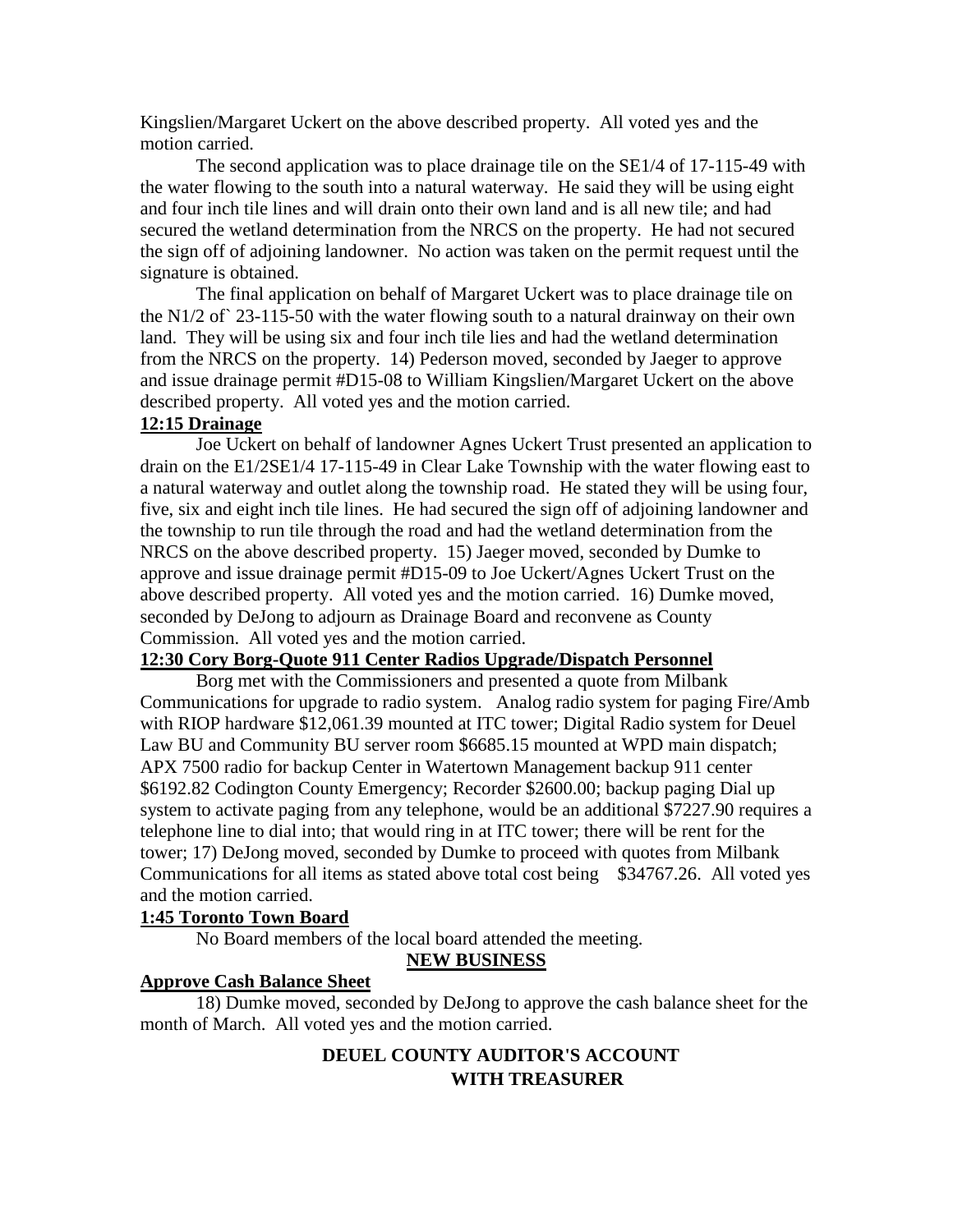|                                                             | <b>END OF MONTH CASH BALANCE</b> |            |                               |            |  |             |          | March-15            |
|-------------------------------------------------------------|----------------------------------|------------|-------------------------------|------------|--|-------------|----------|---------------------|
| <b>CASH TOTAL</b>                                           |                                  |            |                               |            |  |             | \$       | 1,435.93            |
| <b>CHECKS TOTAL</b>                                         |                                  |            |                               |            |  |             | \$       | 21,817.84           |
| <b>CASH ITEM</b>                                            |                                  |            |                               |            |  |             | \$       | 13.15               |
|                                                             | <b>CASH CHANGE SHERIFF</b>       |            |                               |            |  |             | \$       | 50.00               |
|                                                             | TOTAL CASH ASSETS ON HAND        |            |                               |            |  |             | \$       | 23,316.92           |
|                                                             | <b>CHECKING ACCOUNT BALANCE</b>  |            |                               |            |  |             | \$       | 781,666.79          |
| MM DNB NATIONAL BANK                                        |                                  |            |                               |            |  |             | \$       | 4,052.71            |
| PREMIUM MM FIRST BANK & TRUST OF TORONTO                    |                                  |            |                               |            |  |             |          | \$3,039,573.58      |
| PREMIUM SAVINGS WELLS FARGO                                 |                                  |            |                               |            |  |             | \$       |                     |
| <b>CREDIT</b><br><b>CARDS</b><br>CD'S                       | \$250,000                        | <b>DNB</b> | <b>FIRST BANK &amp; TRUST</b> |            |  |             | \$<br>\$ | 71.00<br>250,000.00 |
| REVOLVING LOAN                                              |                                  |            |                               |            |  |             | \$       | 80,514.42           |
| <b>GRAND TOTAL CASH ASSETS</b><br>GL CASH BALANCE BY FUNDS: |                                  |            |                               |            |  |             |          | \$4,179,195.42      |
|                                                             | <b>GENERAL</b>                   |            |                               |            |  |             |          | \$1,196,702.79      |
| SP REVENUE FUNDS                                            |                                  |            |                               |            |  |             |          | \$2,467,876.56      |
| TRUST & AGENCY FUNDS                                        |                                  |            |                               |            |  |             | \$       | 514,616.07          |
|                                                             | townships                        |            | \$69,166.33                   | Cities     |  | \$38,636.00 |          |                     |
|                                                             | schools                          |            | \$221,027.22                  | rural fire |  | \$3,759.32  |          |                     |
|                                                             |                                  |            |                               |            |  |             |          |                     |

## **TOTAL GENERAL LEDGER CASH \$ 4,179,195.42**

## **Travel, New Hope Walk, March Surplus Analysis**

19) Dumke moved, seconded by Rhody to approve and pay travel expense for officials to attend Spring Workshop in Pierre, Auditor to attend Board of Elections meeting, Extension Secretary to attend training in Brookings and State's Attorney to attend annual conference in Deadwood. All voted yes and the motion carried.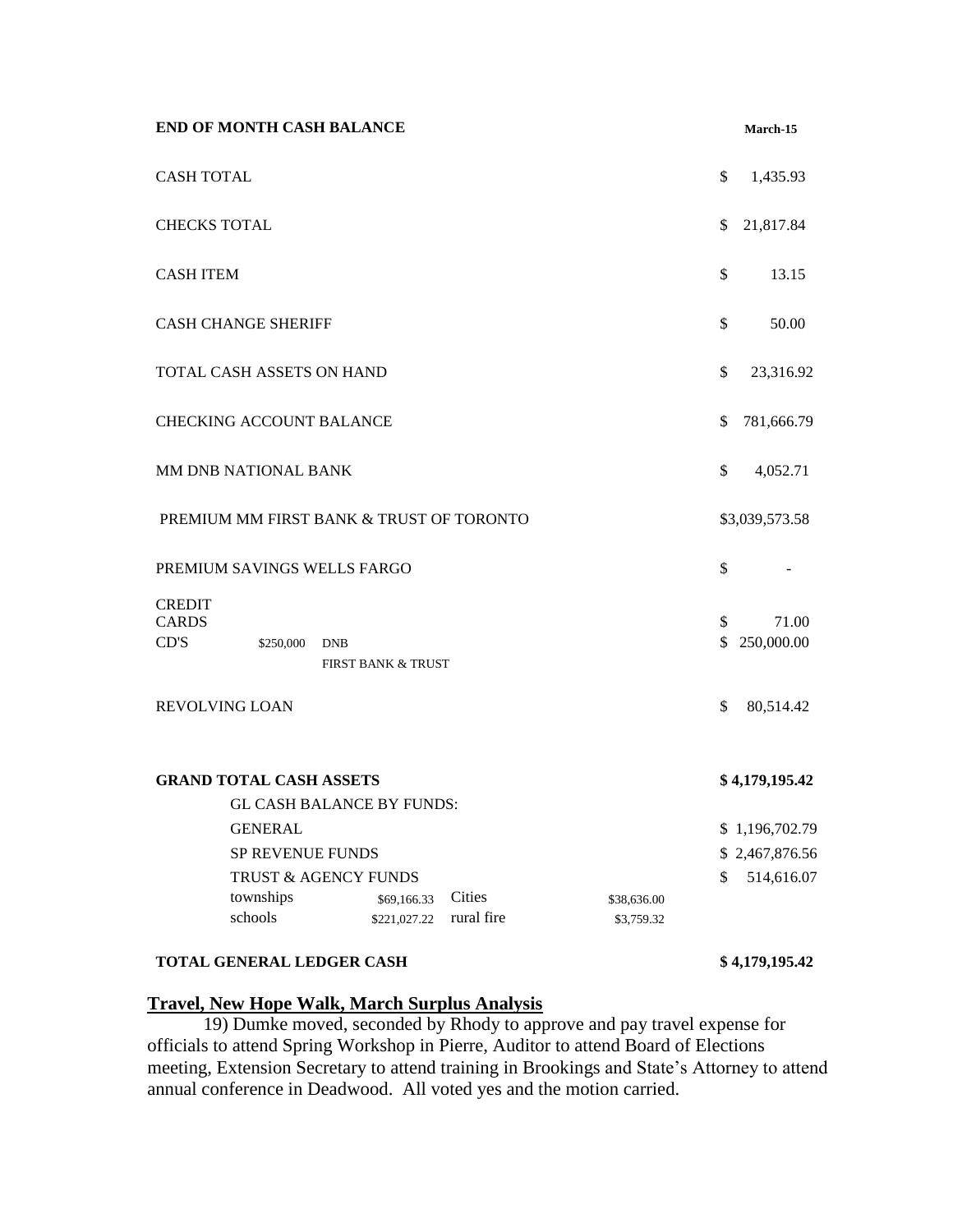20) DeJong moved, seconded by Dumke to approve the request of Deuel County Charities to hold the New Hope Walk for Cancer on July 17 on the Courthouse grounds. All voted yes and the motion carried.

 The General Fund Surplus Analysis as of 03-31-15 was presented. As of March 31 the unreserved, undesignated fund balance in the General Fund was \$1,025,247.54 which reflects 33.93% of the 2015 General Fund budget.

### **APPROVAL OF WARRANTS**:

 21) Pederson moved, seconded by Jaeger to approve all warrants as presented and those paid early to avoid service charge. All voted yes and the motion carried. A&B Business Solutions 221.58 Supplies, A-Ox Welding Supply 131.09 Repairs, Allegra Printing 938.00 Supplies, Arham International 46.57 Supplies, Bjerke Sanitation 193.00 Utilities, Brian's Glass & Door 1142.75 Repairs, Brock White Co. 3982.50 Supplies, Brookings Deuel Rural Water 51.20 Utilities, Butler Machinery Co 42.68 Repairs, Canby News 13.70 Publication, Credit Collections Bureau 44.88 Fees, SDACC 890.00 State Catastrophic, Clear Lake Building Center 46.46 Supplies, City Of Clear Lake 244.73 Utilities, Clear Lake Courier 1338.26 Publications/Supplies, Codington County Auditor 1875.00 Prisoner Care, Cowboy Country Stores 18.58 Fuel, Dakotabilities 360.00 Client Support, Deuel County Cenex 3572.17 Supplies/Utilities, Deuel County Conservation Dist 2500.00 2nd Qrt Support, Deuel County Motor Supply 343.98 Supplies, Deuel County Pharmacy 3.99 Supplies, DNB National Bank 20.00 Safe Deposit Box, Dust-Tex 144.85 Mat Rental, Peter Eng 110.50 Supplies, Farm Forum 32.00 Subscription, Consolidated Ready Mix 4494.69 River Gravel, H-D Electric Coop 482.40 Utilities, Hillyard 3083.44 Floor Scrubber, Hillyard 36.64 Shipping, Hillyard 230.02 Supplies, ICAP 2922.00 Comm Svc Worker, ITC 3515.78 Phone/Internet, Joan Kittelson 15.00 Prof. Serv., Lucy Lewno 150.49 Prof Serv, LexisNexis Matthew Bender 44.44 Law Book, Lifescape 240.00 Client Support, Light And Siren 2225.74 Equipment 2015 Dodge Pickup, Lyle Signs 165.71 Supplies, Pam Lynde 249.53 Travel/Supplies, Mac's Inc. 136.82 Repairs/Supplies, Mailfinance 600.18 Postage Machine Rent, Maynard's 12.81 Supplies, Microfilm Imaging Systems 320.00 Scan Equip Rental, Midwest Automotive 245.00 Nerf Bars 2009 Durango, Nasco Fort Atkinson 221.09 Dare Supplies, Dana Nelson 500.00 Ins Deductible 2014, Nelson Law Office 324.00 CAA Fees, Northwestern Energy 2095.76 Utilities, Office Peeps 1860.64 Calculator/Supplies, Ottertail Power 1269.47 Utility, Ottertail Power Co 108.69 Utilities, Best Western Ramkota Hotel 1234.87 Travel/Conference, Rome Township 758.00 Gopher Bounty, Running's Supply 203.75 Repairs/Supplies, Sanford Health Plan 35.00 Flex Fees, Sanford Clinic 2585.75 Health Nurse Payment , Schuneman Equipment 331.10 Repairs, SD DOT 26006.29 Contract Work Road Striping, SD DOT 1272.74 Fuel, SD Federal Property Agency 24.65 Supplies, SDACC 1225.54 Catastrophic Legal Exp, SDACO 525.00 Spring Workshop, SDPAA 13708.83 Auto Liability/Damage Ins, SD Sheriffs' Assoc. 85.00 Travel, Shreves Law Office 251.25 CAA Fees, David Solem 500.00 2015 Ins Deductible, Jean Sonnenburg 38.69 Witness Fee/Travel, Constance P Stoebner 817.00 Prof Svc, Sturdevant's Auto 35.96 Repairs, Karen Swanda 15.00 Prof Serv, Swenson Ford 33.59 Repairs, Team Laboratory Chemical Corp 926.00 Repairs/Supplies, Amy Tvedt 25.00 Web Page, Ultra-Connecting Point 350.00 Prof Serv, Yankton Co Sheriff's Office 25.00 Service Fee, DC Treasurer 488.96 Tax Acct., DNB Nat'l Bank 12.66 Payroll Process Fee, DC Treasurer 281.18 Tax Acct., Sanford Health 1184.32 Flex Run, AT&T 156.00 EM Cell Phone, Schools 182830.31 Taxes, Cities 13095.31